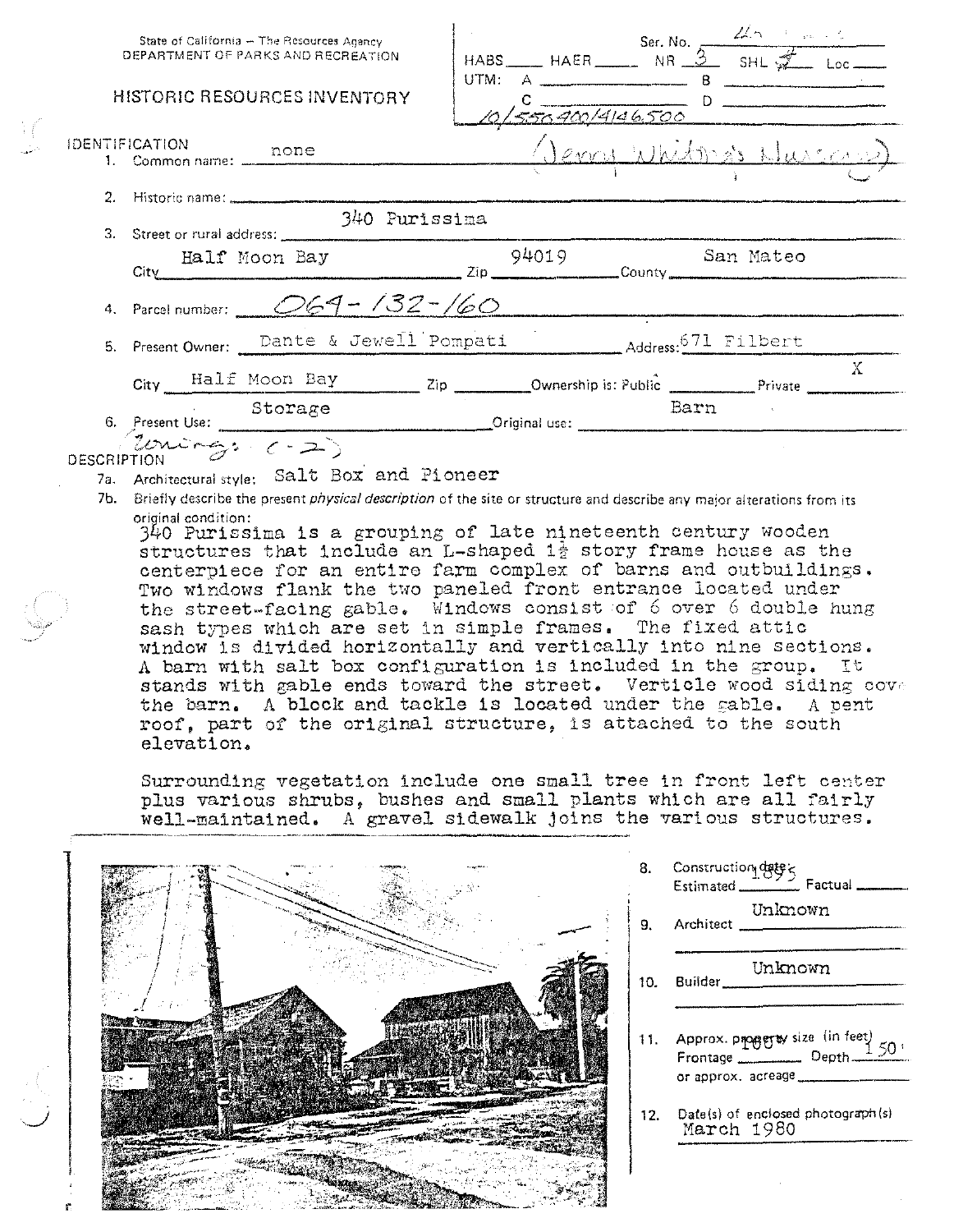| 13. Condition: Excellent Good Fair $\frac{A}{A}$ Deteriorated $\frac{A}{A}$ No longer in existence |  |
|----------------------------------------------------------------------------------------------------|--|
|                                                                                                    |  |
|                                                                                                    |  |
| 16. Threats to site: None known $\frac{X}{X}$ Private development 20ning 20ning Vandalism          |  |
|                                                                                                    |  |
| 18. Related features: Gravel walk and wooden fence                                                 |  |

Briefly state historical and/or architectural importance (include dates, events, and persons associated with the site.) The Significance of this site is due primarily to the fact that it  $19<sub>1</sub>$ represents a reasonably intact farm complex from the late nineteenth century. Reflecting Half Moon Bay's early rural character, this farm complex represents one of the few remaining such groups near the town center. Isolated at the terminus of Purissima Street, this house and barn have retained their original character. Newspapers found in the house date from 1895 and may indicate the general year of construction. The house and outbuildings are architecturally significant as examples of vernacular farm buildings which are the very origin of the community of Half Moon Bay.

|     |                                                                                                                                                                                                                                                                                                                   | Locational sketch map (draw and label site and<br>surrounding streets, roads, and prominent landmarks): |
|-----|-------------------------------------------------------------------------------------------------------------------------------------------------------------------------------------------------------------------------------------------------------------------------------------------------------------------|---------------------------------------------------------------------------------------------------------|
| 20. | Main theme of the historic resource: (If more than one is<br>checked, number in order of importance.)<br>Architecture $\frac{\Lambda}{\Lambda}$ Arts & Leisure $\frac{\Lambda}{\Lambda}$<br>Economic/Industrial ___Exploration/Settlement ____<br>Religion _______________________ Social/Education _____________ | <b>NORTH</b>                                                                                            |
| 21. | Sources (List books, documents, surveys, personal interviews<br>and their dates).                                                                                                                                                                                                                                 |                                                                                                         |
|     | Interview with occupants                                                                                                                                                                                                                                                                                          | 蘇<br>O<br>τ<br>$\mathcal{S}$<br>$\tilde{\mathbf{z}}$                                                    |
| 22. | December 1979<br>Date form prepared<br>By (name) $\angle 2$<br><u>Mates</u> Caentir<br>Organization 100<br>Address: 4542<br>ZipZV/Z<br>City class lose<br>$-408$ 279-2140<br>Phone:                                                                                                                               | MILL<br>ST<br>o<br>15 ELLY<br>Ave                                                                       |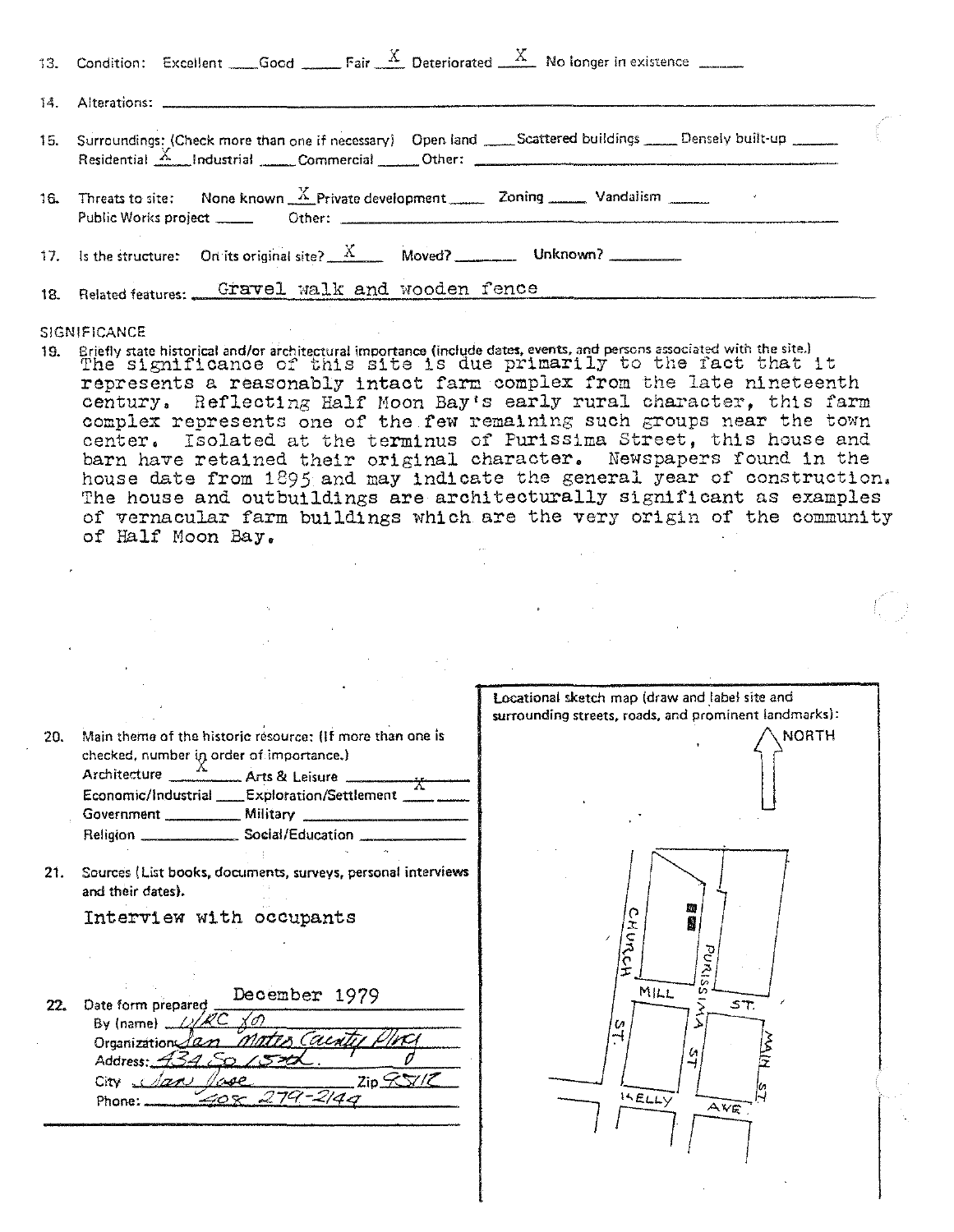| State of California - The Resources Agency<br>DEPARTMENT OF PARKS AND RECREATION<br>HISTORIC RESOURCES INVENTORY | UTM: $A$ $\overline{\phantom{a}}$ $B$ $\overline{\phantom{a}}$<br>$\frac{c}{10/\sqrt{50.510/4146.340}}$ D |  |              |
|------------------------------------------------------------------------------------------------------------------|-----------------------------------------------------------------------------------------------------------|--|--------------|
| <b>IDENTIFICATION</b><br>1. Common name: "Sealion Lewis" House                                                   |                                                                                                           |  |              |
| 2. Historic name: Giannini House                                                                                 |                                                                                                           |  |              |
| 3. Street or rural address: 415 Purissima                                                                        |                                                                                                           |  |              |
| Example 14019 San Mateo<br>County San Mateo                                                                      |                                                                                                           |  |              |
| 4. Parcel number: 056 - 164 - 050                                                                                |                                                                                                           |  |              |
| 5. Present Owner: Angelo Giannini                                                                                |                                                                                                           |  |              |
|                                                                                                                  |                                                                                                           |  | $\mathbf{A}$ |
| 6. Present Use: Commercial Commercial Commercial Criginal use: Commercial Criginal use:                          |                                                                                                           |  |              |

### **DESCRIPTION**

7a. Architectural style: False front

7b. Briefly describe the present *physical description* of the site or structure and describe any major alterations from its priginal condition:<br>415 Purissima is a single story wooden structure constructed in

a rectangular plan and designed in a false front style. The building is clapboarded and has retained its architectural integrity through the years. A stringcourse introduces the frieze which is ornamented with raised panels which is typical of the Italianate style. A heavy cornice, also Italianateinfluenced, finishes the composition. Facade opening are comprised of three windows and an off-center entrance. The double hung windows are set in corniced frames. Sash has been replaced with a single pane of glass. An Italianate architrave tops the recessed entrance. Raised panels decorate the recessed area. Curved wings on the north and south elevations mask the low gable roof.

The front door is not original. The structure is in good condition with the two straight concrete steps leading to the building being also being of more recent construction. Landscaping is non-existent.



| 8.  |                                                                                            |
|-----|--------------------------------------------------------------------------------------------|
| 9.  | Architect Unknown                                                                          |
|     | Builder Mhknown                                                                            |
|     | 11. Approx. property size (in feet)<br>Frontage $\frac{50!}{20!}$ Depth $\frac{100!}{20!}$ |
| 12. | Date(s) of enclosed photograph(s)<br>March 1980                                            |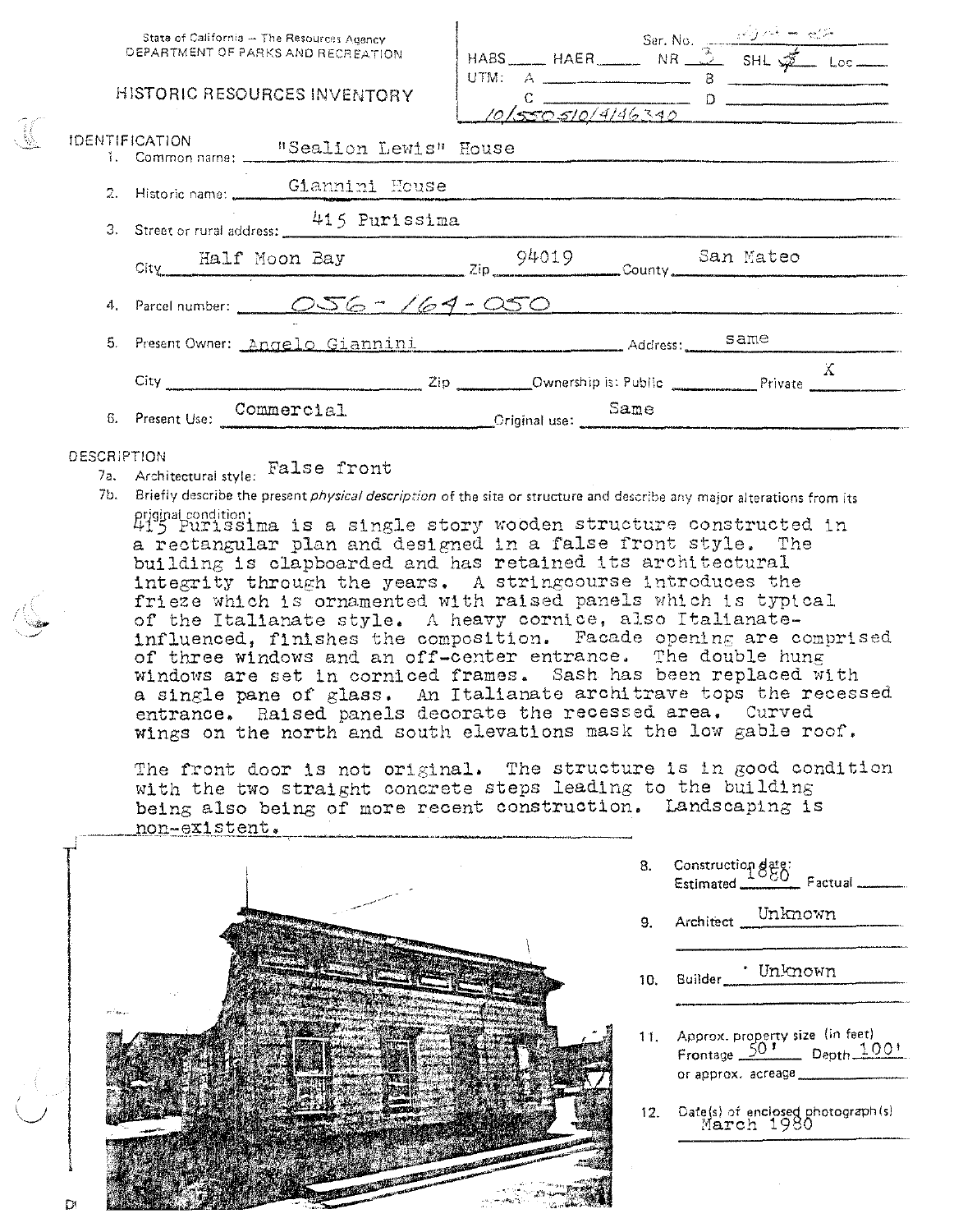| 13. Condition: Excellent Good $A$ Fair Deteriorated No longer in existence                                          |  |
|---------------------------------------------------------------------------------------------------------------------|--|
| 14. Alterations: Concrete steps and front door                                                                      |  |
| 15. Surroundings: (Check more than one if necessary) Open land ____Scattered buildings _____ Densely built-up _____ |  |
| 16. Threats to site: None known $\frac{X}{X}$ Private development <b>Zoning</b> 200 Mandalism 200                   |  |
|                                                                                                                     |  |
|                                                                                                                     |  |

19. Briefly state historical and/or architectural importance (include dates, events, and persons associated with the site.) The structure is significant due primarily to its architectural style and the good condition of the building. The false front was one of the most common architectural styles throughout the western United States in the mid- to late nineteenth century. Here Italianate detailing has been added to dress up the false front thus providing a quite dignified facade for such a simple building. The good condition of the structure further adds to the site thus making it a definite addition to the urbanscape of the town of Half Moon Bay. The DeMartini family lived here at one time.

| 20. | Main theme of the historic resource: (If more than one is<br>checked, number in order of importance.)<br>Economic/Industrial ____ Exploration/Settlement _____ _<br>Religion _________________ Social/Education _____________ | Locational sketch map (draw and label site and<br>surrounding streets, roads, and prominent landmarks):<br><b>NORTH</b> |
|-----|-------------------------------------------------------------------------------------------------------------------------------------------------------------------------------------------------------------------------------|-------------------------------------------------------------------------------------------------------------------------|
| 21. | Sources (List books, documents, surveys, personal interviews<br>and their dates).                                                                                                                                             |                                                                                                                         |
| 22. | Mary Vallejo, Historical Notes<br>page o<br>Personal interview with Irene<br>Bettencourt<br>March 1980<br>Date form prepared                                                                                                  | MILL<br>ST<br>Purissiz                                                                                                  |
|     | $By$ (name) $\sim$<br>$n_{a}T_{1}$ Co.<br>Organization _<br>Address.<br>$Zip\_151/\mathcal{Z}$<br>$City =$<br>Phone:                                                                                                          | KELLY<br>$AVE$ .<br>m<br>и                                                                                              |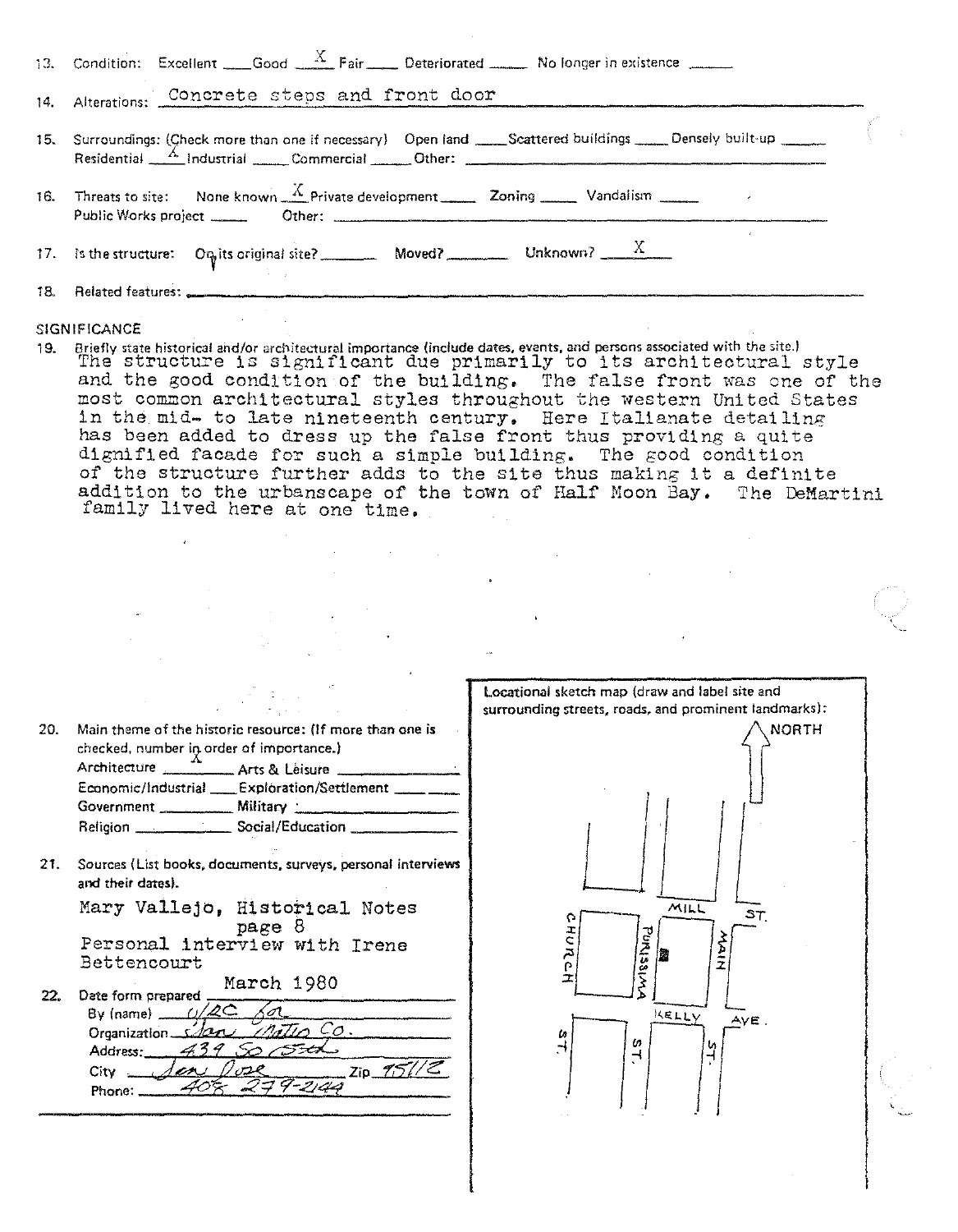| DEPARTMENT OF PARKS AND RECREATION               | State of California - The Resources Agency | HABS HAER Ser. No. $\frac{\cancel{401^\circ} - \cancel{400^\circ}}{8}$<br>HABS HAER NR 3 SHL $\cancel{4}$ Loc |                       |  |  |
|--------------------------------------------------|--------------------------------------------|---------------------------------------------------------------------------------------------------------------|-----------------------|--|--|
| <b>HISTORIC RESOURCES INVENTORY</b>              |                                            | UTM: $A$ $\qquad \qquad B$                                                                                    | $10/550440/4146200$ D |  |  |
| DENTIFICATION Ed Campbell House                  |                                            |                                                                                                               |                       |  |  |
| 2. Historic name: Ed Campbell House              |                                            |                                                                                                               |                       |  |  |
| 3. Street or rural address: 546 Purissima Street |                                            |                                                                                                               |                       |  |  |
|                                                  |                                            | City Half Moon Bay 2ip 94019 County San Mateo                                                                 |                       |  |  |
| 4. Parcel number: 056-77/-030                    |                                            |                                                                                                               |                       |  |  |
|                                                  |                                            | 5. Present Owner: James Giannoca $B_1 + B_2 + C_3$ Address: BOX 693                                           |                       |  |  |
|                                                  |                                            | City Half Moon Bay $\frac{1}{2}$ Zip Ownership is: Public Private $\frac{1}{2}$                               |                       |  |  |
| 6. Present Use: Pesidence                        |                                            | Original use: <u>residence</u>                                                                                |                       |  |  |

### DESCRIPTION

Gothic Revival 7a. Architectural style:

7b. Briefly describe the present *physical description* of the site or structure and describe any major alterations from its original condition:

This is a 1<sup>}</sup>-story structure built in the Gothic Revival style. It is designed on a rectangular floor plan and is of wooden construction. The roof is cross gabled and sheathed in wood shingles. It features a fine decorative bargeboard. The exterior walls are of wooden clapboard and there are end boards at each outside corner. Fenestration includes double hung, six-over-six windows on the ground level and lancet windows, with shutters above. Aside from the bargeboard, the most prominent decorations are the finials located at the peak of each gable



Construction date;<br>Estimated Factual 8. Architect unknown 9.

- Ed Campbell Builder 10.
- 11. Approx. property size  $\lim_{x\to 0} \frac{\text{length}}{50}$ Frontage \_ \_\_ Depth. or approx. acreage
- 12. Date(s) of enclosed photograph (s) 12/80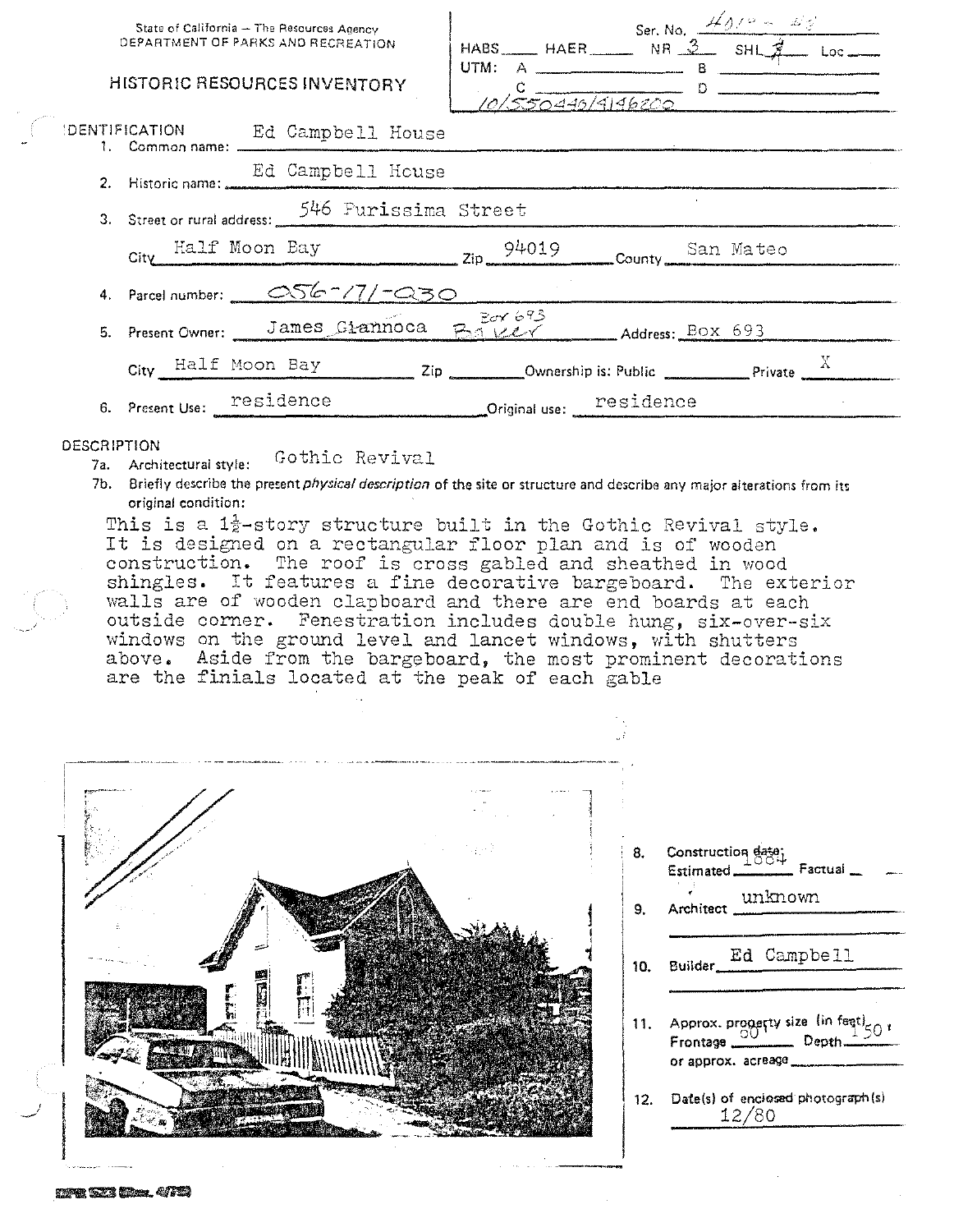| 13. Condition: Excellent Good _____Fair Deteriorated _____ No longer in existence<br>NONE                                                                                            |  |
|--------------------------------------------------------------------------------------------------------------------------------------------------------------------------------------|--|
| 15. Surroundings: (Check more than one if necessary) Open land _____Scattered buildings _____Densely built-up ______<br>Residential X Industrial Commercial Other: Commercial Other: |  |
| 16. Threats to site: None known $\frac{X}{X}$ Private development 20ning 200 Vandalism 200                                                                                           |  |
| mature landscaping and a shed to the rear of the lot                                                                                                                                 |  |
| the contract of the contract of the contract of the contract of the contract of                                                                                                      |  |

19. Briefly state historical and/or architectural importance (include dates, events, and persons associated with the site.)

Ed Campbell was an early Anglo settler in Half Moon Bay. He was the son of an Irish immigrant and worked as a stage coach driver. He built this residence around 1884. As well as being significant build this residence around 1884. As well as being significant example of a Gothic Revival residence. The basic structure is typical chample of a gound nevival residence. In casis services is system the 1870's. Campbell, a stagecoach driver, was the son of John and Nargaret campbell, early Irish immigrants.

| 20.           | Main theme of the historic resource: (if more than one is<br>checked, number in order of importance.)<br>Architecture $\frac{X}{X}$ $\frac{1}{X}$ Arts & Leisure<br>Economic/Industrial Exploration/Settlement $XZ$<br>Religion Social/Education _______                                                                                                                                                             | Locational sketch map (draw and label site and<br>surrounding streets, roads, and prominent landmarks):<br><b>NORTH</b> |
|---------------|----------------------------------------------------------------------------------------------------------------------------------------------------------------------------------------------------------------------------------------------------------------------------------------------------------------------------------------------------------------------------------------------------------------------|-------------------------------------------------------------------------------------------------------------------------|
| $21 -$<br>22. | Sources (List books, documents, surveys, personal interviews<br>and their dates).<br>"Historical Notes," by Mary Vallejo p8<br>"Preliminary Survey of San Mateo<br>County," compiled by the Junior League<br>May 10, 1981<br>Date form prepared<br>Raymond Man Ley<br>Urban/Rural Conservation<br>Organization.<br><u>S. 15th St.</u><br>Address:<br>nose<br>$Zip \frac{95112}{2}$<br>City.<br>408)279–2144<br>Phone | Ave.<br>Kelly<br>そうご<br>$\mathfrak{A}$<br><b>SAMC</b><br>V.<br>MICAMONTES                                               |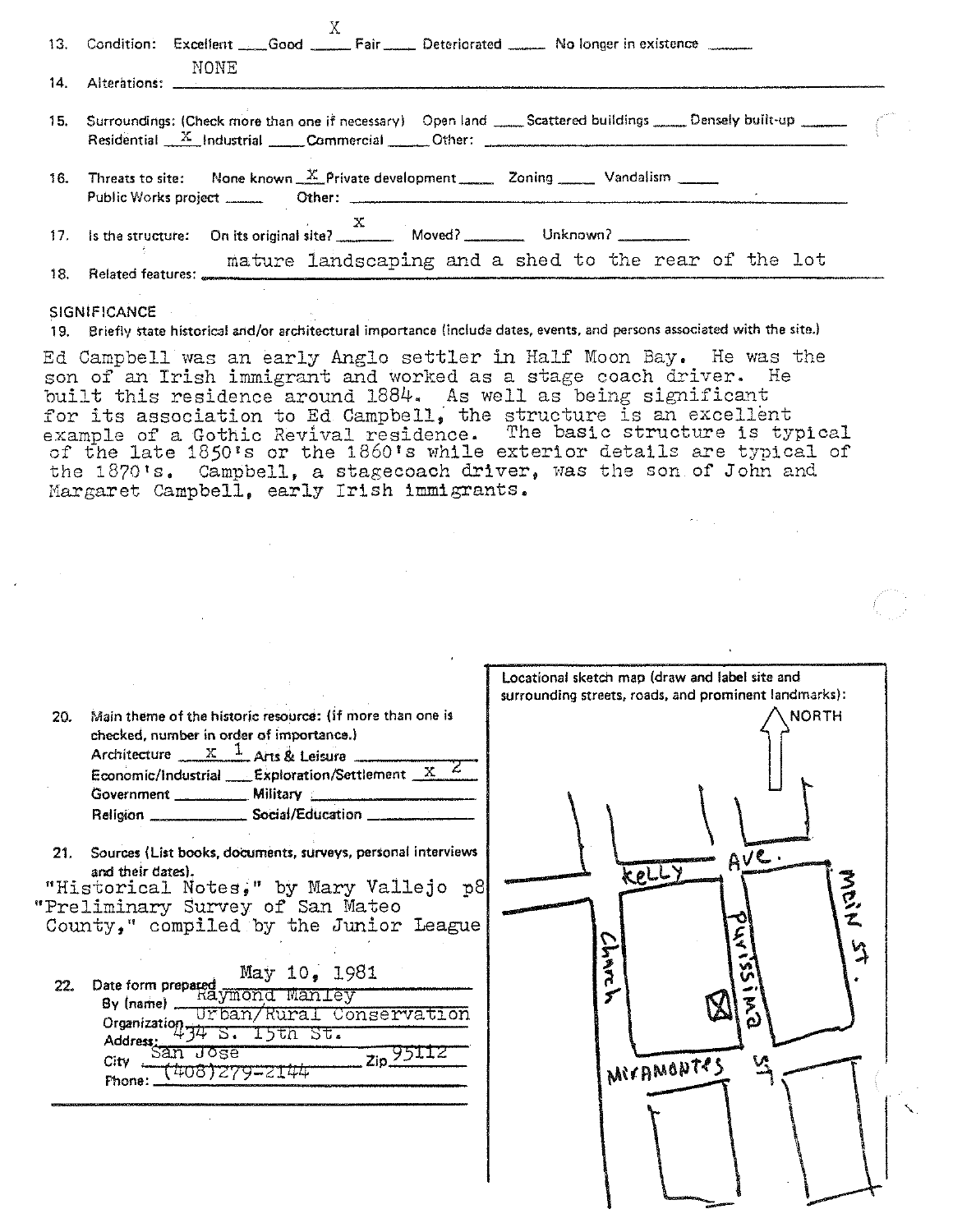| State of California - The Resources Agency |  |
|--------------------------------------------|--|
| DEPARTMENT OF PARKS AND RECREATION.        |  |

# **HISTORIC RESOURCES INVENTORY**

|                                              |     | Ser. No. $\frac{40}{42}$ |  |
|----------------------------------------------|-----|--------------------------|--|
| $HABS$ $HAFR$ $NR$ $S$ $SHL$ $M$ $loc$ $loc$ |     |                          |  |
| UTM: A                                       | - 8 |                          |  |
| 10/550 440/4146210                           |     |                          |  |
|                                              |     |                          |  |

| IDENTIFICATION                                                                                                                                                                                                                 |  |  |  |
|--------------------------------------------------------------------------------------------------------------------------------------------------------------------------------------------------------------------------------|--|--|--|
| 2. Historic name: Frank Bernardo House                                                                                                                                                                                         |  |  |  |
| 3. Street or rural address: 630 Purissima                                                                                                                                                                                      |  |  |  |
| City Half Moon Bay 2ip 94019 County San Mateo                                                                                                                                                                                  |  |  |  |
| 4. Parcel number: 056 - 172-050                                                                                                                                                                                                |  |  |  |
| 5. Present Owner: CR & Marquerite Ferquson Address: 636 Purissima                                                                                                                                                              |  |  |  |
| City City City City Compare 2.1 Dividend City Compare 2.1 Dividend City Compare 2.1 Dividend City Compare 2.1 Dividend City Compare 2.1 Dividend City Compare 2.1 Dividend City Compare 2.1 Dividend City Compare 2.1 Dividend |  |  |  |
| 6. Present Use: Residence<br>Driginal use: Same                                                                                                                                                                                |  |  |  |

## **DESCRIPTION**

- 7a. Architectural style: Queen Anne Cottage/Bungalow
- 7b. Briefly describe the present *physical description* of the site or structure and describe any major alterations from its

original condition:<br>Surrounded by a white picket fence, 630 Purissima is a single story wooden frame house that is an unusual example of a Queen Anne cottage which has been "modernized" with Bungalow style detailing. The Queen Anne elements include a slanted bay on the facade and one on the north elevation with double hung sash fenestration. The siding is narrow dapboard with a variety of corner boards. Bungalow elements include the roofline with its exagerrated eaves and exposed rafters, the truss-like gable screens and the over-sized porch posts designed in the Craftsman manner. The result is a very striking structure which illustrates the overlapping of two distinct architectural styles upon a small and rather simple wooden residence.

The picket fence adds much to define the site. Landscaping is minimal and a detatched garage is located behind the structure.



Construction date: Estimated  $1893$  Factual  $-$ Architect Unknown Unknown Builder\_ 11. Approx. property size (in feet)  $50<sup>1</sup>$ Depth 100' Frontage or approx. acreage. Date(s) of enclosed photograph(s) March 1980